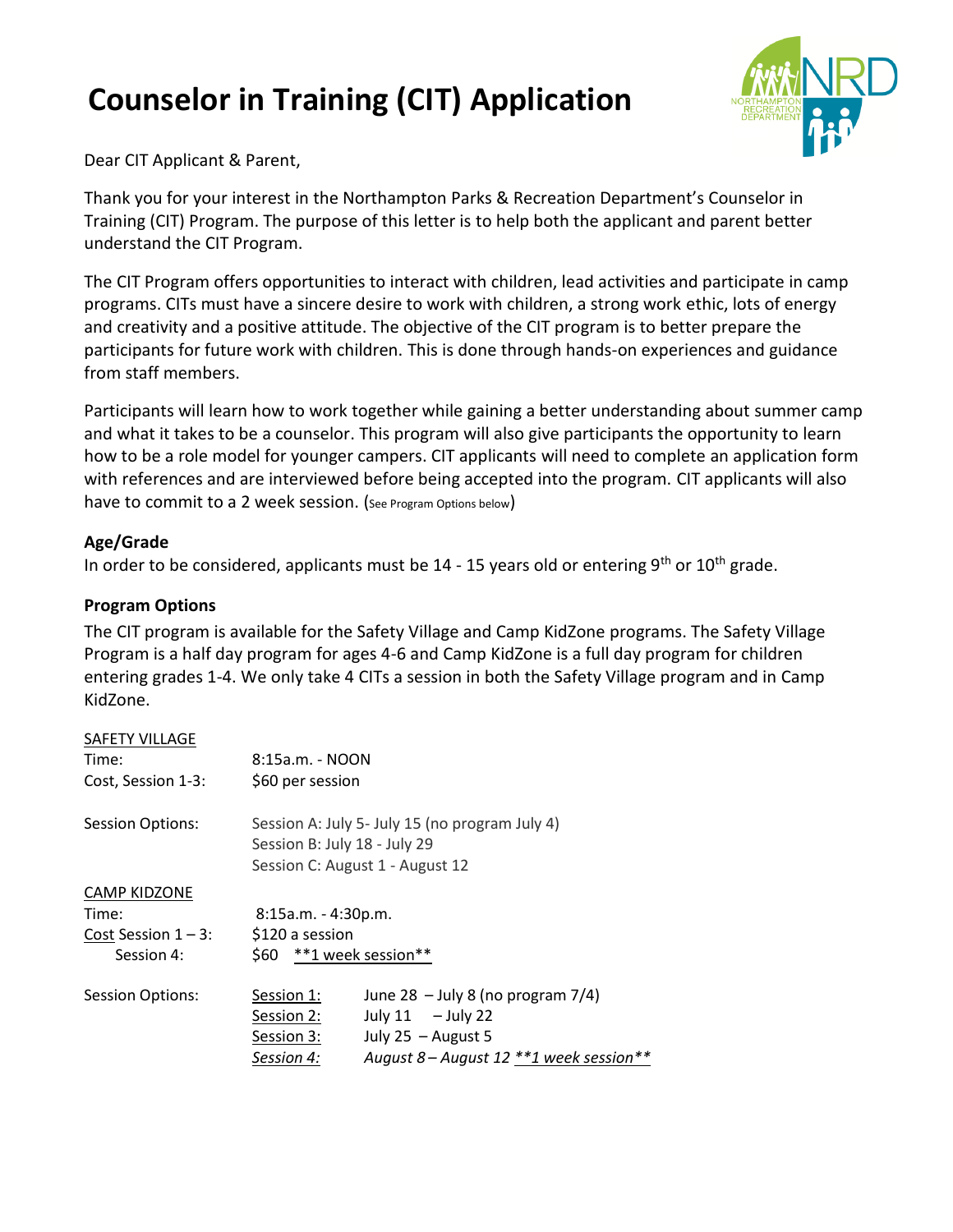An evaluation will be made after the completion of the CIT's session. If the CIT has received a positive evaluation, and space is available, then the CIT can come back for another session. The cost would still apply. \*\*Session 4 is only available to those CIT's that completed a previous 2 week session. \*\*

## **Application Process**

Step One: CIT applications must be returned to the Parks & Recreation Department, 100A Bridge Rd, Florence, MA 01062 by Monday, May 16, 2022.

Step Two: Interviews will be conducted in early June. A Northampton Parks & Recreation staff member will contact the CIT applicant to set up an interview time.

Step Three: A **Mandatory CIT Orientation** will be held on Wednesday, June 8 at 4pm. Meeting location will be determined.

## **Participating in the Counselor in Training (CIT) program does NOT ensure that you will be hired as a paid junior counselor when you turn 16.**

Thank you for applying to be a Counselor in Training, and please do not hesitate to call or e-mail me if you have any questions. I look forward to hearing from you!

Sincerely,

Reberca Learnard

Rebecca Learnard Recreation Supervisor (413)587-1040 [rlearnard@northamptonma.gov](mailto:rlearnard@northamptonma.gov)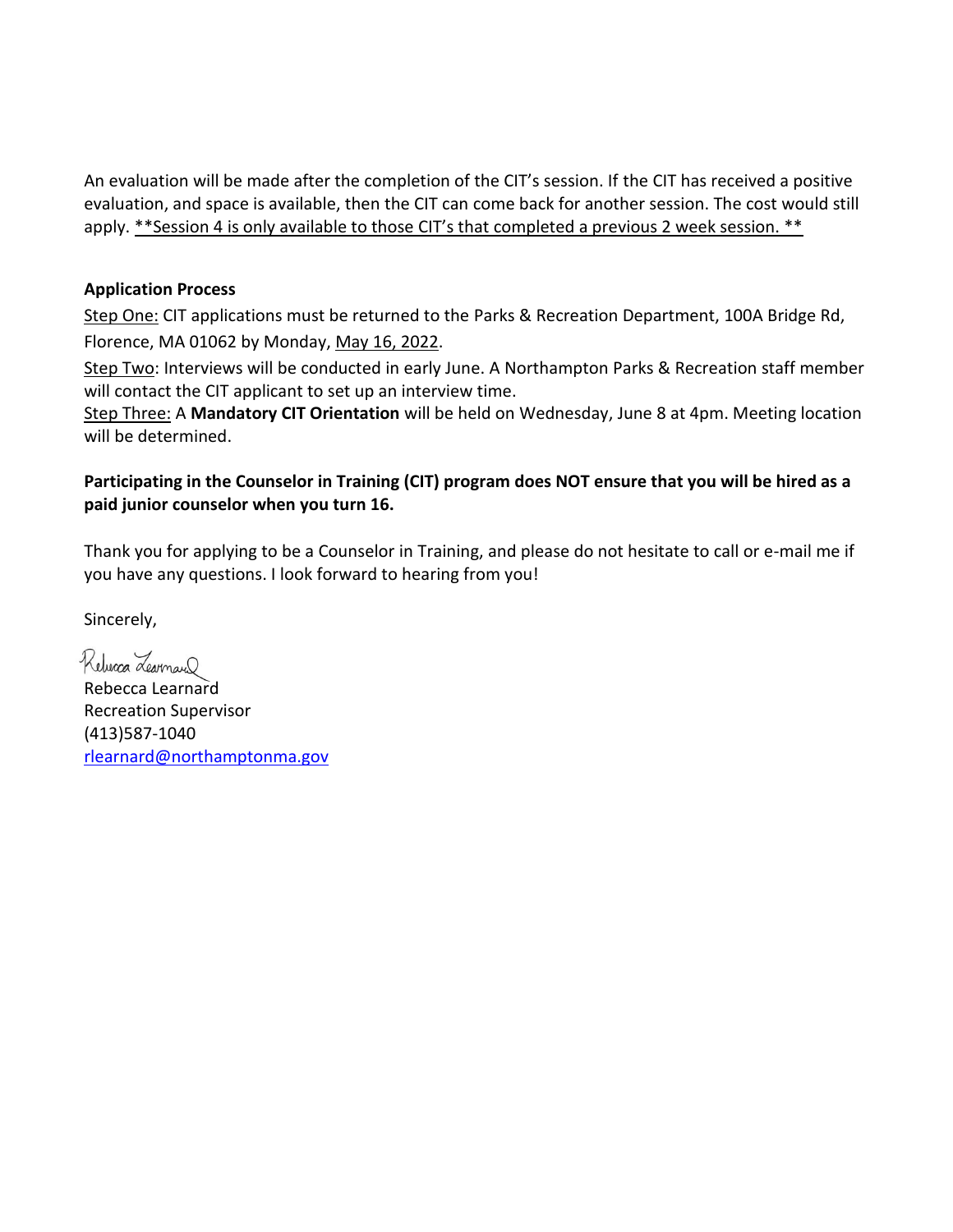## **Counselor in Training (CIT) Application**



## **APPLICATION DEADLINE: May 16, 2022** MUST BE FILLED OUT BY APPLICANT

\*Please Write in Black/Blue Pen\*

| City                                          | State<br>Zip                                                                                         |
|-----------------------------------------------|------------------------------------------------------------------------------------------------------|
|                                               |                                                                                                      |
|                                               |                                                                                                      |
| Home Phone: (______)_________________________ |                                                                                                      |
|                                               |                                                                                                      |
|                                               |                                                                                                      |
| choices. Name and phone #)                    | 2 Personal References (Teachers, coaches, mentors, religious leaders and employers are all excellent |
|                                               |                                                                                                      |
|                                               |                                                                                                      |
| Extracurricular                               |                                                                                                      |
|                                               |                                                                                                      |
|                                               |                                                                                                      |
|                                               |                                                                                                      |
|                                               |                                                                                                      |
|                                               |                                                                                                      |
|                                               |                                                                                                      |
|                                               | What do you have to offer the Parks & Recreation Department's summer camps?                          |
|                                               |                                                                                                      |